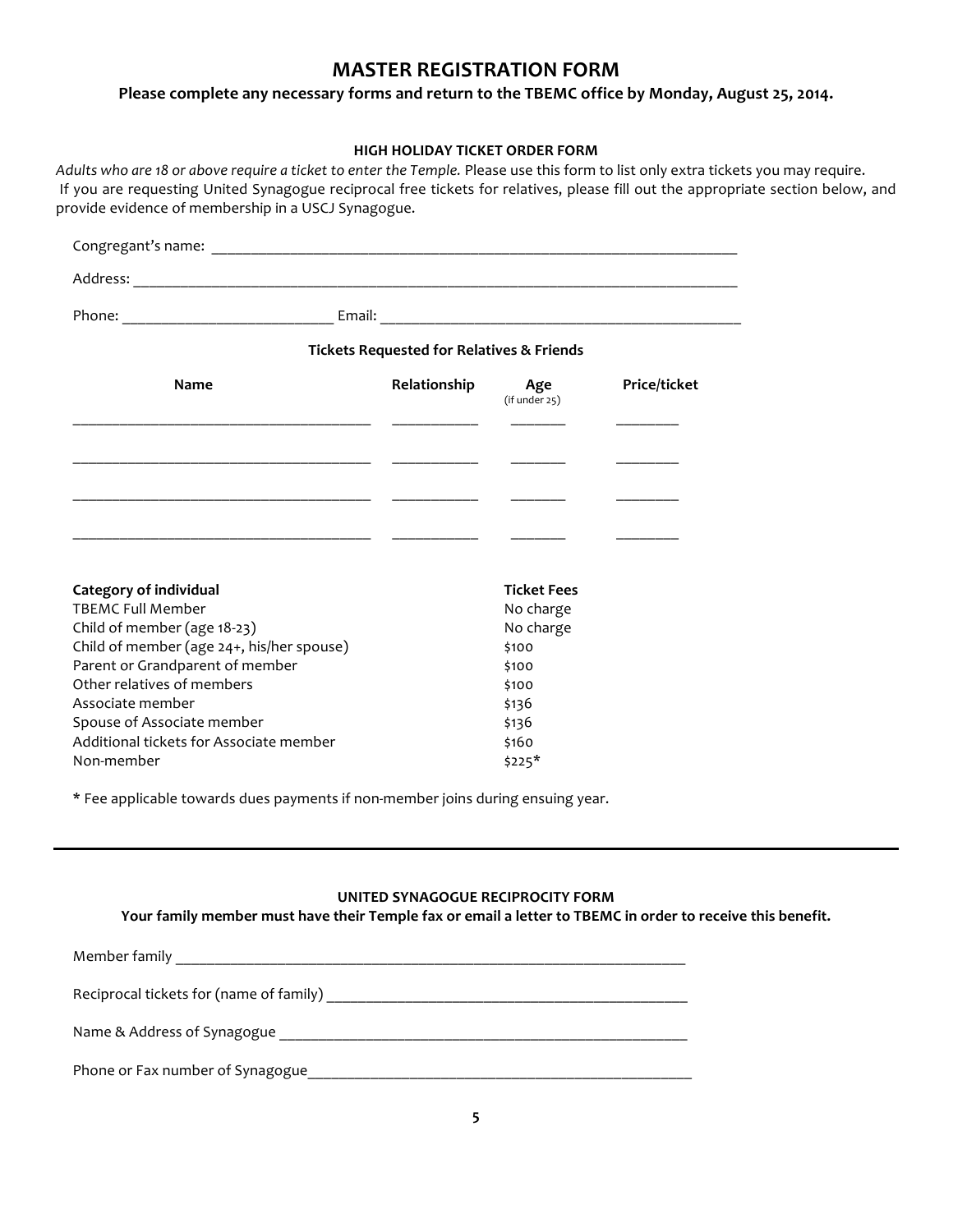# **MASTER REGISTRATION FORM CONTINUED**

## Please complete any relevant information and return to the TBEMC office by Monday, August 25, 2014.

## **REQUEST FOR JR. CONGREGATION AND CHILD CARE FORM**

| Congregant name                                |                           |                          |                                                    |
|------------------------------------------------|---------------------------|--------------------------|----------------------------------------------------|
| (Please check proper age category)             | $1-7$ yrs.<br>Babysitting | $8-12$ yrs.<br>Jr. Cong. | $3 - 7$ yrs. with parents<br><b>Family Service</b> |
| Name of child                                  |                           |                          |                                                    |
|                                                |                           |                          |                                                    |
|                                                |                           |                          |                                                    |
| Child(ren) will be present on: Rosh Hashanah 1 | Rosh Hashanah 2           | Yom Kippur Day           |                                                    |

Complimentary babysitting is available for children ages 1 - 7. Advance sign up is required. Please indicate when your child(ren) will *be needing the services of a sitter. Babysitting will not be provided on Kol Nidre.* 

#### **COLLEGE STUDENT REGISTRATION FORM**

| Congregant Name               |              |
|-------------------------------|--------------|
| Address                       |              |
| Student's Name                | School /Year |
| School Address, including ZIP |              |
| E-mail address                |              |

#### **ORDER YOUR LULAV & ETROG FOR SUKKOT 2014/5775**

To order your lulav and etrog, please complete this form and return to the office.

### **Basic Grade @ \$45 per set** -- Medium Grade @ \$50 per set -- Superior Grade @ \$55 per set

You will be notified of date and time for pickup.

#### Orders will be accepted no later than Sept. 19. Payment must be included with your order.

| --                                            | $\mathbf{a}$<br>_____<br>________________<br>____ |           |           |  |  |
|-----------------------------------------------|---------------------------------------------------|-----------|-----------|--|--|
| $\overline{\phantom{a}}$<br>نہ ہے ۔<br>______ | ________                                          | _________ | _________ |  |  |